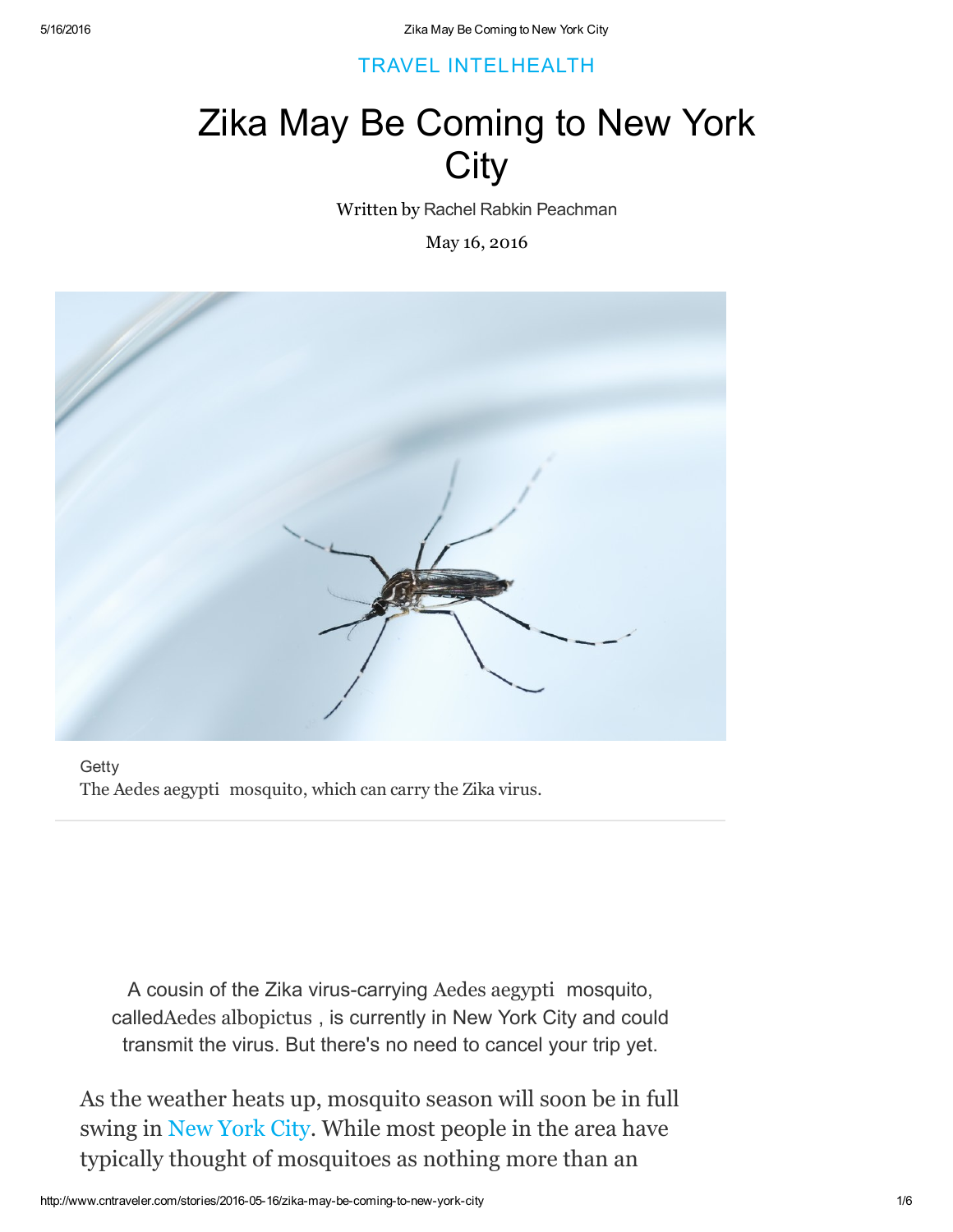annoyance, this year, the threat of  $\chi$  annosquito-born disease that is quickly making its way through Latin America and the [Caribbean](http://www.cntraveler.com/galleries/2016-03-02/most-beautiful-islands-in-the-caribbean)—has both residents and those planning to visit worried about a possible outbreak. The major question: Are those fears warranted?

Yes and no, say experts. The Aedes aegypti mosquito, which can[spread](http://www.cntraveler.com/stories/2016-02-01/who-zika-virus-is-a-global-emergency-on-par-with-ebola) the Zika virus by biting humans and infecting the blood stream, has not yet made its way to New York City—and it may never get there. "We have 15 years worth of data and we have never found Aedes aegypti in the city," Mary T. Bassett, M.D., MPH, health commissioner for the New York City Department of Health and Mental Hygiene, tells Condé Nast Traveler. This is reassuring, but [research](http://www2.ucar.edu/atmosnews/news/19850/potential-zika-virus-risk-estimated-50-us-cities) from mosquito and disease experts at the National Center for Atmospheric Research (NCAR) projects that the warmer-than-usual temperatures predicted for this summer could mean the Aedes aegypti will travel as far north as the Big Apple.

Even more concerning is that a cousin of the Aedes aegypti mosquito, called Aedes albopictus , currently resides in New York City and has the ability to transmit the Zika virus, says Andrew Monaghan, Ph.D., a scientist at NCAR. (This species also happens to spread dengue, chikungunya, and yellow fever.) At this point, NYC-bred Aedes albopictus mosquitoes are not infected with Zika, but if a local Aedes albopictus were to bite a Zika-infected person in the city (say, someone who had recently picked up the virus in Latin America), that mosquito—in its short lifetime—could then bite and infect others in its vicinity. In a city of more than 8 million people living and working in close proximity, and where tourists from all over the world travel each summer, that mode of disease transmission is a considerable threat.

Additionally, there's the inconvenient fact that being bit by a Zika-carrying mosquito isn't the only way to contract the virus. It can also be [transmitted](http://www.cntraveler.com/stories/2016-01-25/zika-virus-expected-to-spread-across-most-of-the-americas) sexually, so if an infected person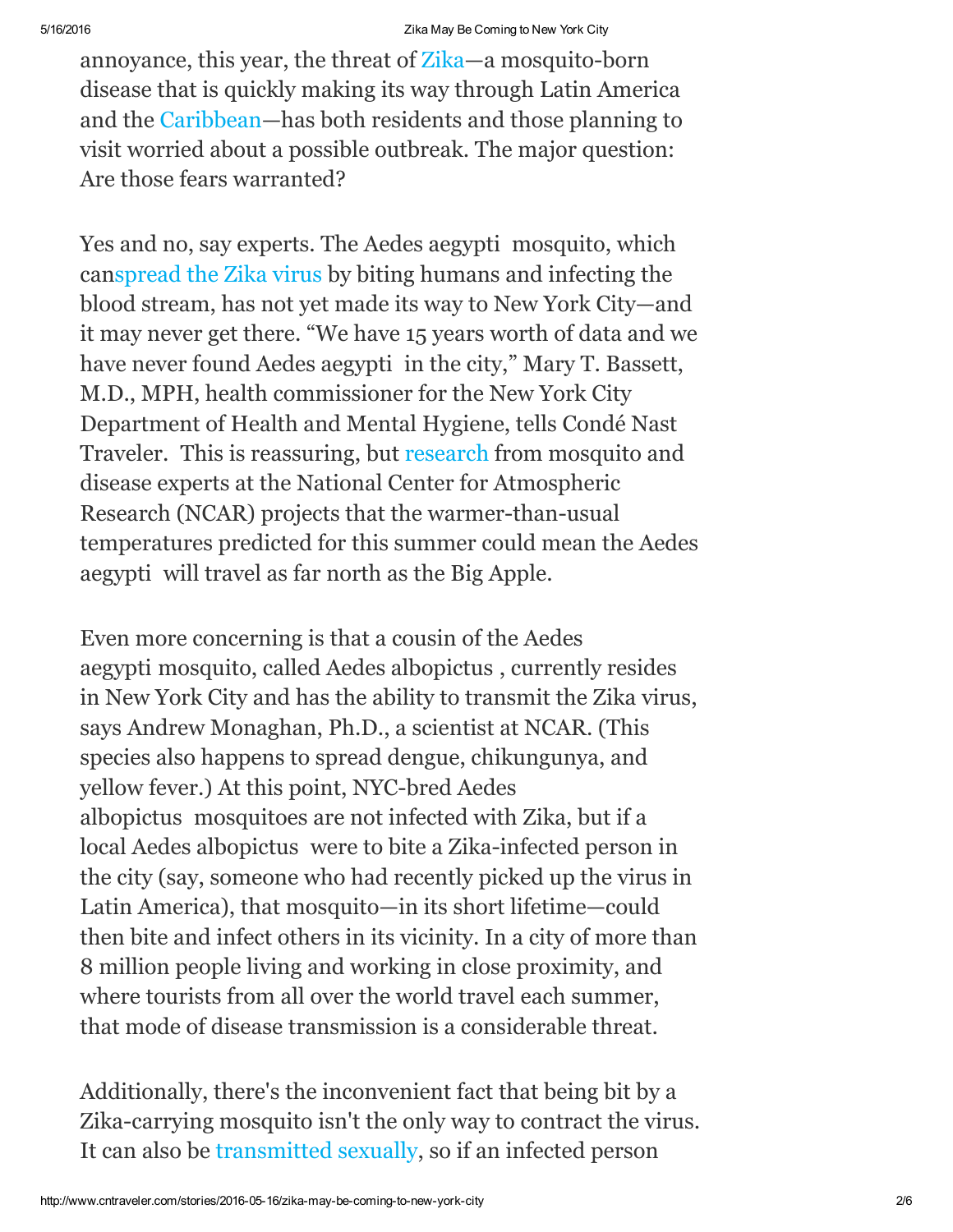returns or travels to the city and transmits the virus to a partner, that partner could also have the ability to pass Zika on to a hungry Aedes albopictus mosquito, if bit.

There is some good news: "Aedes albopictus has been known to transmit Zika virus during past outbreaks… [But] it isn't known to be playing a role in ongoing transmission in the Americas," says Monaghan. However, he adds, "it is not yet clear whether Aedes albopictus will play a role in Zika virus transmission in the Americas in the future. If that happens, New York City would likely be at greater risk for local virus transmission."

In other words, there is reason to be on alert, and New York City is taking major precautions to protect everyone who lives in the city and visits this summer. So whether you'll be flying in for a week, or [splitting](http://www.cntraveler.com/galleries/2016-05-12/8-easy-weekend-getaways-from-new-york-city) your summer between Manhattan and the Hamptons, here's what you need to know.

There is reason to be on alert

After the World Health Organization upped its warnings about Zika outbreaks earlier this year, New York City's Health Department began developing a comprehensive Zika Action Plan in collaboration with the national Centers for Disease Control and Prevention (CDC) and the city's Office of Emergency Management. In April, the city [announced](https://www1.nyc.gov/site/doh/about/press/pr2016/pr026-16.page) that it is investing \$21 million over a three-year period (including a New York State match), that will add more than 50 Zikarelated positions to the department—including inspectors, exterminators, and lab analysts—and it will double the number of mosquito traps placed across the city to about 120. These traps will specifically attract Aedes mosquitoes and will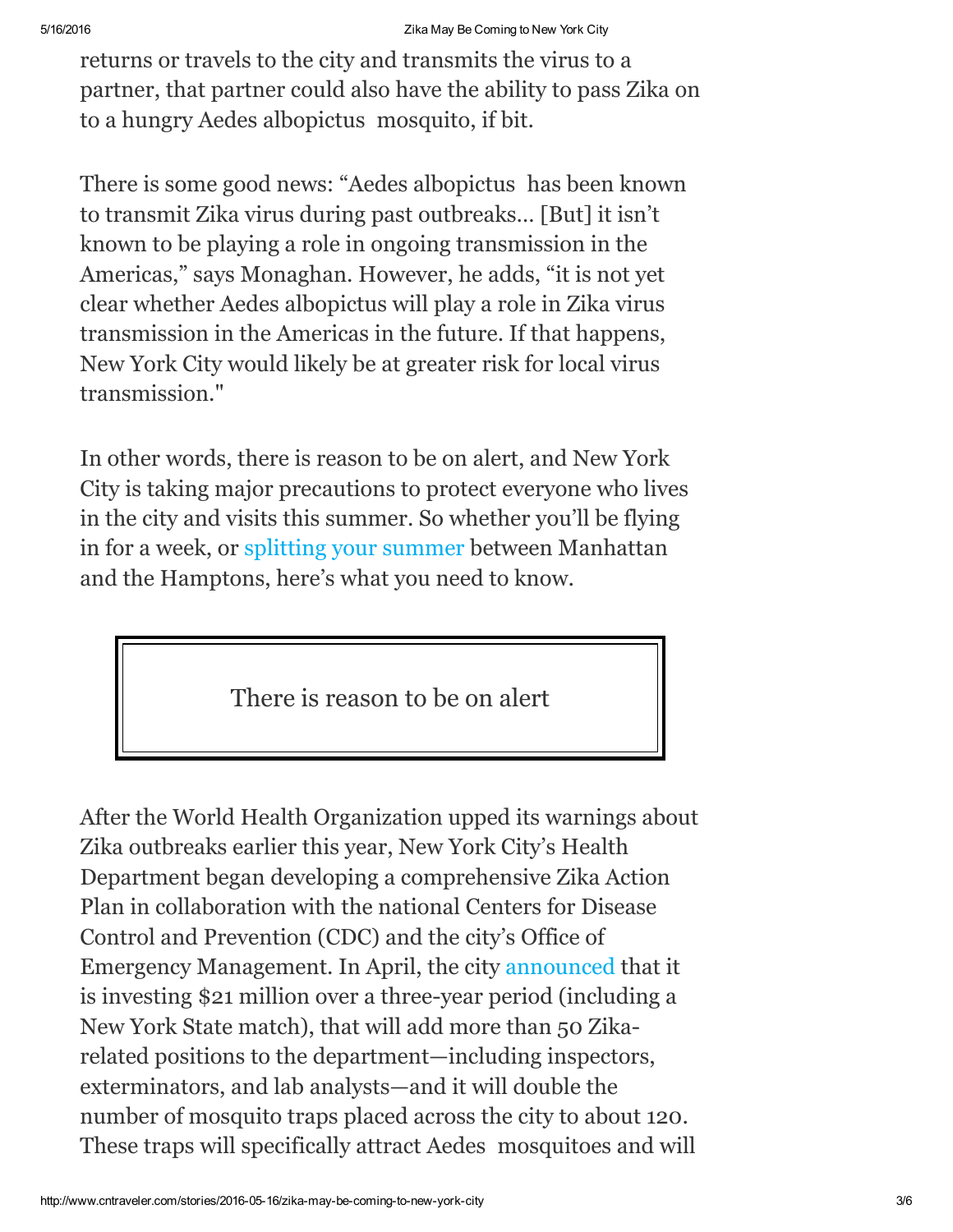be placed around the five boroughs in areas where the bugs tend to congregate, such as green spaces and marshes.

What's more, the city already has a successful West Nile virus control infrastructure in place, and it is using that as a starting point to build Zika control systems. "We don't need people to become alarmed that Zika is making a march into New York City; that would be unfair," says Dr. Bassett. But she acknowledges that "we will have a much more robust surveillance system" to offset any eventuality. As part of its plan, the Health Department will monitor Aedes mosquito populations weekly, and will aggressively target areas of the city with higher numbers of Aedes mosquitoes. The plan will focus on eliminating breeding grounds (such as standing water), larviciding (killing mosquitoes during their larval life stage), and adulticiding (killing adult mosquitoes).

Of course, everyone in the city should take precautions as well. While you're not likely to be bombarded by insects on Fifth Avenue outside of Tiffany's, you are at increased risk of mosquito bites in places like Central Park, where there are grassy areas, as well as anywhere there is standing water. So even though the city is upping its prevention efforts, health officials advise everyone to wear mosquito repellent (check out the Environmental Protection Agency's [guide](http://www2.epa.gov/insect-repellents/find-insect-repellent-right-you) on repellents) and long sleeves and pants as much as possible when in vulnerable areas.

## RELATED CONTENT 7 Zika-Free [Destinations](http://www.cntraveler.com/galleries/2016-04-12/7-zika-free-destinations-to-travel-to-right-now) to Travel to Right Now

Be especially vigilant during the day. "The thing to know about these Aedes mosquitoes is that they're aggressive daytime biters, so if you do get bitten in the daytime—and it's a painful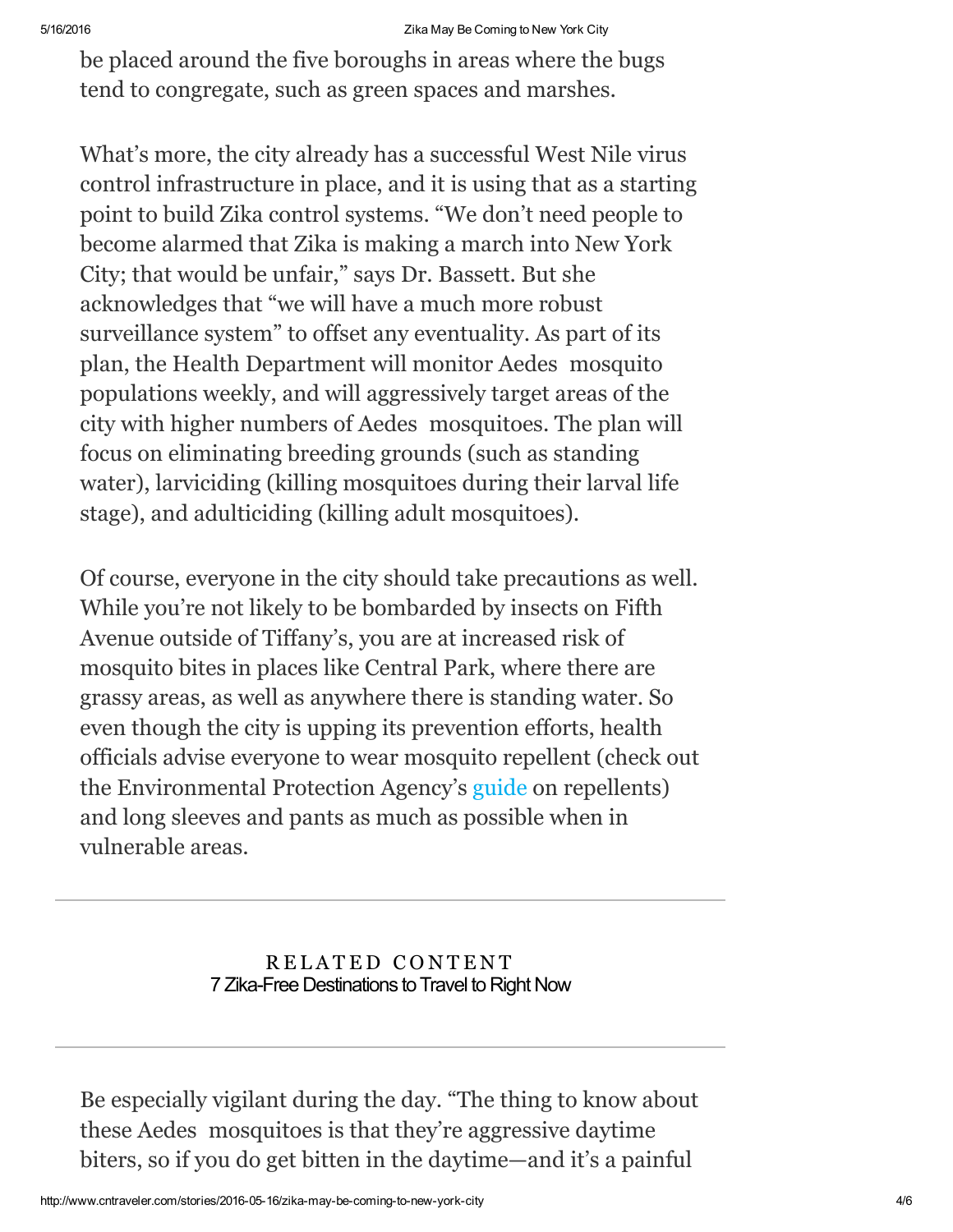bite usually—talk to your health care provider," says Chloe Demrovsky, executive director at Disaster Recovery Institute.

Also, do your part to eliminate mosquito breeding zones around you. "These mosquitoes are like cockroaches in that they're good at adapting and they are very hardy," says Demrovsky. "They can breed in as little as a tablespoon of water, so after it rains, dump out standing water around your home." Also keep screens closed tight, and if you have air conditioning, keep windows and doors shut to make sure mosquitoes stay out.

Before traveling, check the CDC's travel [updates](http://www.cdc.gov/zika/geo/index.html) to find out about the level of disease outbreaks at your destination. And no matter where you are, monitor yourself. If you're showing symptoms of Zika, which typically show up within a week or two after being bit by an infected mosquito and include fever, rash, joint pain, and red eyes, see your health care provider to get tested, says Dr. Bassett. This is particularly important for pregnant women, because Zika is linked to an increased risk of microcephaly, a birth defect that results in a small head, among other complications. The virus has also been inked to an increased risk of Guillain-Barré syndrome, an autoimmune disease that causes paralysis, so see your doctor quickly if you suspect you've been infected.

Zika symptoms usually last for about a week—though most people infected with Zika don't show [symptoms—and](http://www.cdc.gov/zika/symptoms/) it's during that time when infected people are most likely to spread the virus, via mosquitoes that bite them and through sexual contact. Also note that it's unclear how long the virus remains in semen, so it's crucial to use condoms to prevent transmission.

Even given all of these warnings, health officials stress that there's no reason to panic. At this time, there have been no reported Zika transmissions in New York City, and officials are